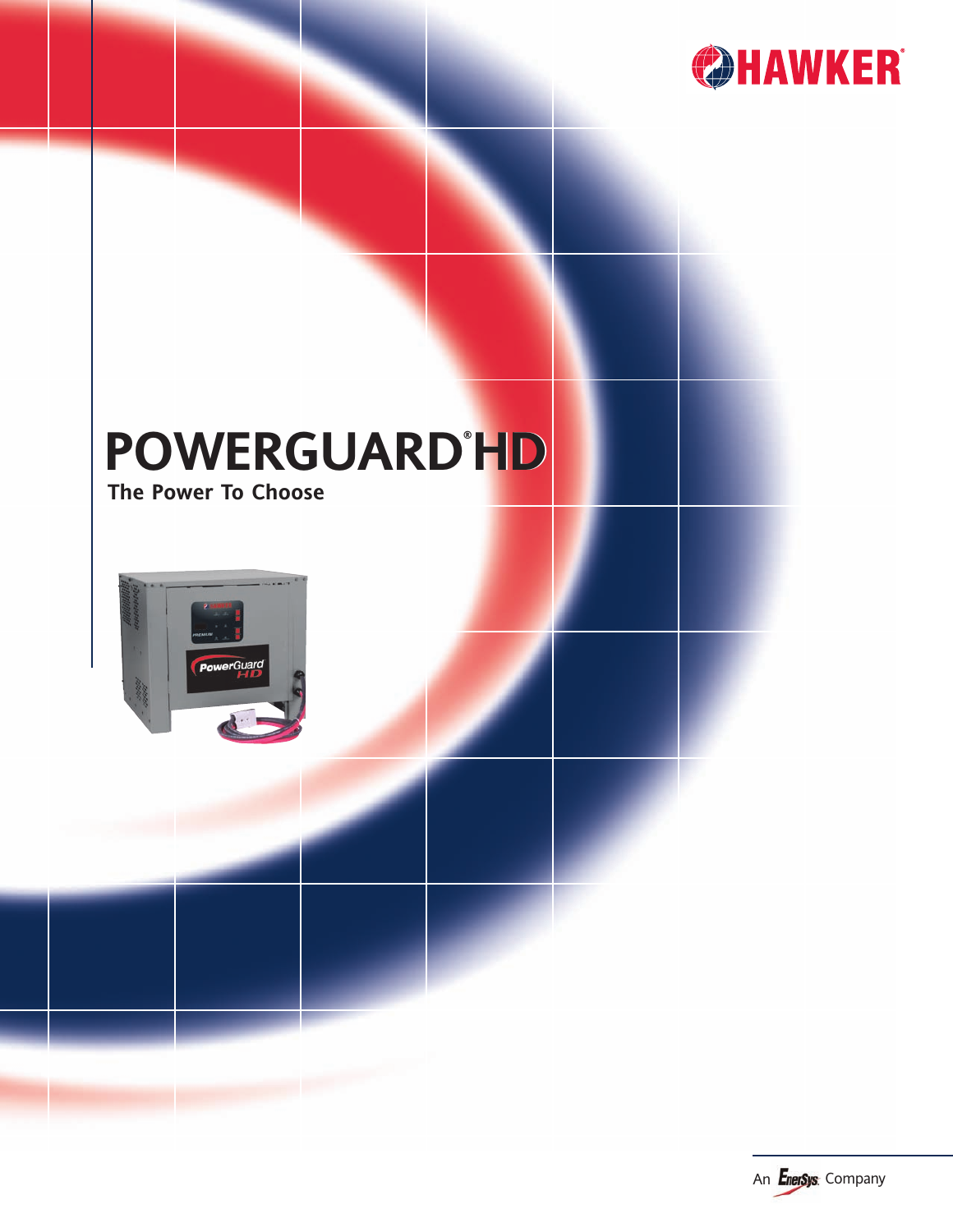# **The Power To Choose POWERGUARD® HD**

The POWERGUARD® HD charger series is HAWKER's new ferroresonant charger line.

The POWERGUARD® HD charger series consists of singlephase and three-phase chargers for every charging need. POWERGUARD® HD features stackable drip-resistant cabinets and are designed to be convection cooled in ambients up to 40°C (104°F).

HAWKER offers two different models in the POWERGUARD® ferroresonant line, the POWERGUARD® HD (for heavy duty applications)and the POWERGUARD® LD (for light duty applications). Let's take a closer look at the two models.

## **POWERGUARD® HD**

POWERGUARD® HD is designed to return a 100% discharged battery to full charge in eight hours or less; everything from a 6, 12, or 18 cell battery all the way up to a 24 or even a 40 cell battery. With an 18% start rate and 4 to 5% finish rate, the POWERGUARD® HD chargers are built to return 108% to 112% of your battery's rated capacity in an eight–hour period.

The POWERGUARD® HD charger is available with two different controls, the *PRO* and the *PREMIUM*. You can select the control that best meets your charging needs.

#### The *PRO Control* offers:

• **Auto Start/Stop** – Auto start/stop enables the charger to start/stop the charge cycle automatically.



**POWERGUARD® - The Power to Choose**

- **Dv/dt Termination** Precise termination that tracks rates of change of battery voltage (dv/dt), or you can select time-voltage (t/v) termination.
- **Manual Equalize** Provides user control to start or stop an equalize charger.

#### • **Easy to read LED Indicators**

- o Charging
- o 80% Indicator
- o Charge Complete
- o Equalize
- o Power ON

#### The *PREMIUM Control* offers:

• All the features of the PRO Control

#### **PLUS –**

- o **Programmable equalize** Allows you to program the duration and frequency of equalize.
- o **Programmable delayed start** Delay period can be adjusted from 0 to 25 hrs., in 6 min. increments.
- o **Programmable cool down** Allows you to program the cool down time between 0 hr. – 12 hr.
- o **Auto refresh** A refresh charge is performed every 12 hrs. for 20 min.
- o **Programmable refresh charge time limit** Allows you to program both the duration of charge (from 0-60 min.) and the charge interval (from 2-24 hrs.)
- o **Programmable post 80% limit** May be programmed to run from 0-10 hours after reaching 80%.
- o **LED numeric display** Four digit/seven segment numeric display shows the volts per cell, AH returned, delay time, total charge time and fault condition by fault mode.
- o **Faults** The charger control circuitry constantly monitors for eleven different fault conditions.
- o **Random restart on power failure** After a power outage, upon power restore, the charger(s) will have a random short delay before restarting, to prevent a power surge.

POWERGUARD® HD allows you to control your fleet operation while at the same time control your operating costs.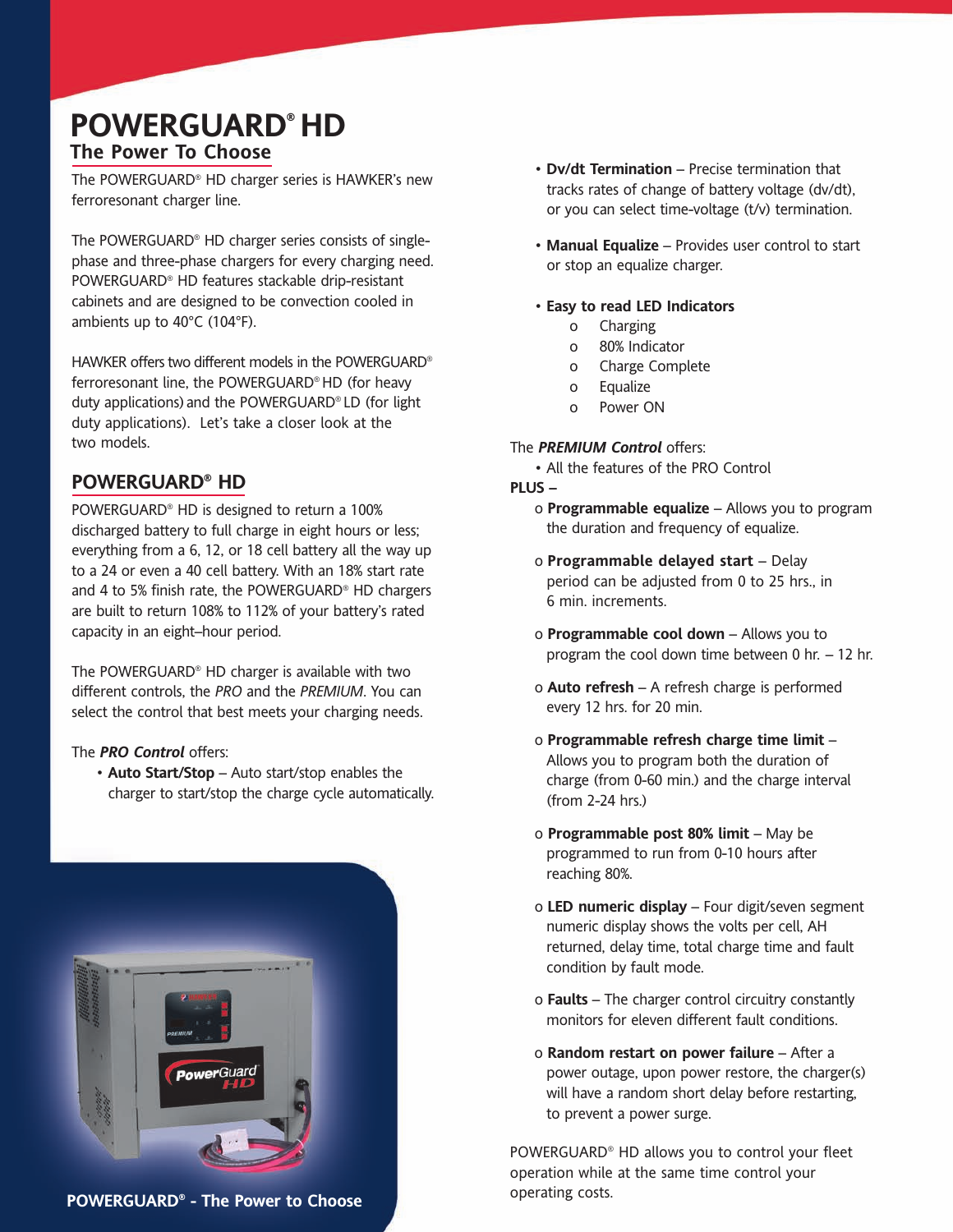





## **POWERGUARD® LD**

POWERGUARD® LD chargers are rated to return an 80% discharged battery to full charge in eight hours and should not be used in applications where overdischarging may occur. POWERGUARD® LD is designed for light duty applications. The POWERGUARD® LD charger is only available with the standard (*PRO*) control board.

POWERGUARD® LD features:

- Choice of dv/dt or time-voltage termination
- Auto Start/Stop
- Manual Equalize
- Easy to read LED Indicators

# **POWERGUARD® HD & LD Safeguards**

POWERGUARD® HD & LD guards your battery fleet against being over or under charged. See the POWERGUARD® difference . . .

- o In the case of an AC power failure, the charger resumes charging exactly where it stopped charging.
- o Backup timer and second, redundent timer initiate a 15-hour countdown when the charge cycle begins.
- o Solid-state electronics perform self-diagnostics and shut down in case of charger-related problems.

# **HAWKER's Power Solutions**

HAWKER is the source for power/charger solutions to keep your batteries performing at maximum capacity for the maximum number of cycles.

## **LIFEPLUS® TC3 – High-Frequency Power Source**

LIFEPLUS® TC3 chargers are the result of over two decades of high-frequency smart charging experience. The LIFEPLUS® TC3 features plug-and-play flexibility – adjusting automatically to the needs of a broad range of batteries – and its own IP address for data networking. LIFEPLUS® TC3 high-frequency switching technology offers the highest conversion efficiency and power factor, significantly reducing electrical consumption and demand charges.

## **POWERTECH™ – High-Frequency Intellicharger®**

POWERTECH<sup>™</sup> offers all of the savings of the LIFEPLUS® charger but in a simpler single voltage configuration and in an industrial cabinet. POWERTECH™ can recharge batteries from 450 to 1200 AH without any adjustments.

For the right HAWKER power solution to meet your needs, please call **1-877-7HAWKER** for a HAWKER representative in your area.